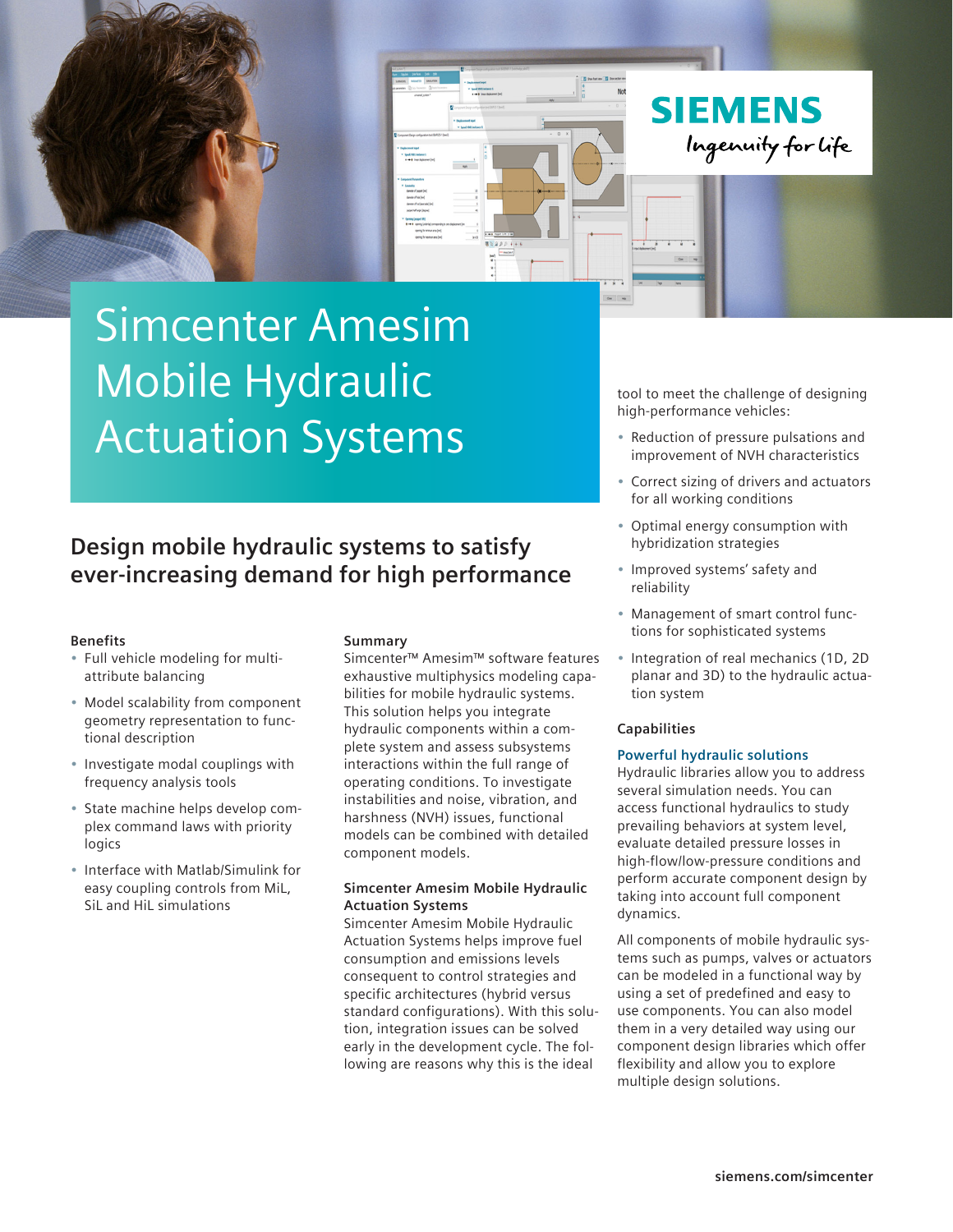## Simcenter Amesim Mobile Hydraulic Actuation Systems

For positive displacement pumps, a computer-aided design (CAD) import tool allows you to generate a complete detailed pump model starting from a pump CAD. In addition to the CAD import tool, all the pumps models, including axial piston pumps, vane pumps, gerotor pumps or external gear pumps, are linked to a setting tool. This tool allows for an easy and quick parametrization of the pump geometry and gives access to preprocessing meaningful variables. This allows you to shorten your analysis time and check the pump design.

For valves design, several specific tools allow the easy creation of customized directional control valves models (with the valve builder) and a visualization of the component geometry as well as a preview of a valve's opening (with the component design configuration tool).

Full compatibility between hydraulic libraries allows a gradual increase of the modeling complexity where necessary.

Additional effects like heat exchanges or designing internal combustion engine (ICE) cooling and heating, ventilation and air conditioning (HVAC) systems are facilitated by the straightforward integration of dedicated components from thermal and two-phase flow libraries.

#### **Energy recovery and hybridization**

Simcenter Amesim, part of Xcelerator, a comprehensive and integrated portfolio of software and services from Siemens Digital Industries Software, allows you to develop full vehicle models with hybrid or full-electrical architectures. Its versatility is a key advantage in estimating fuel consumption and energy savings introduced by recovery systems. The impact of architecture choices on performance can be seen early in the development cycle thanks to the complete covering of complementary physical domains (electrical, thermal, mechanical, etc.).